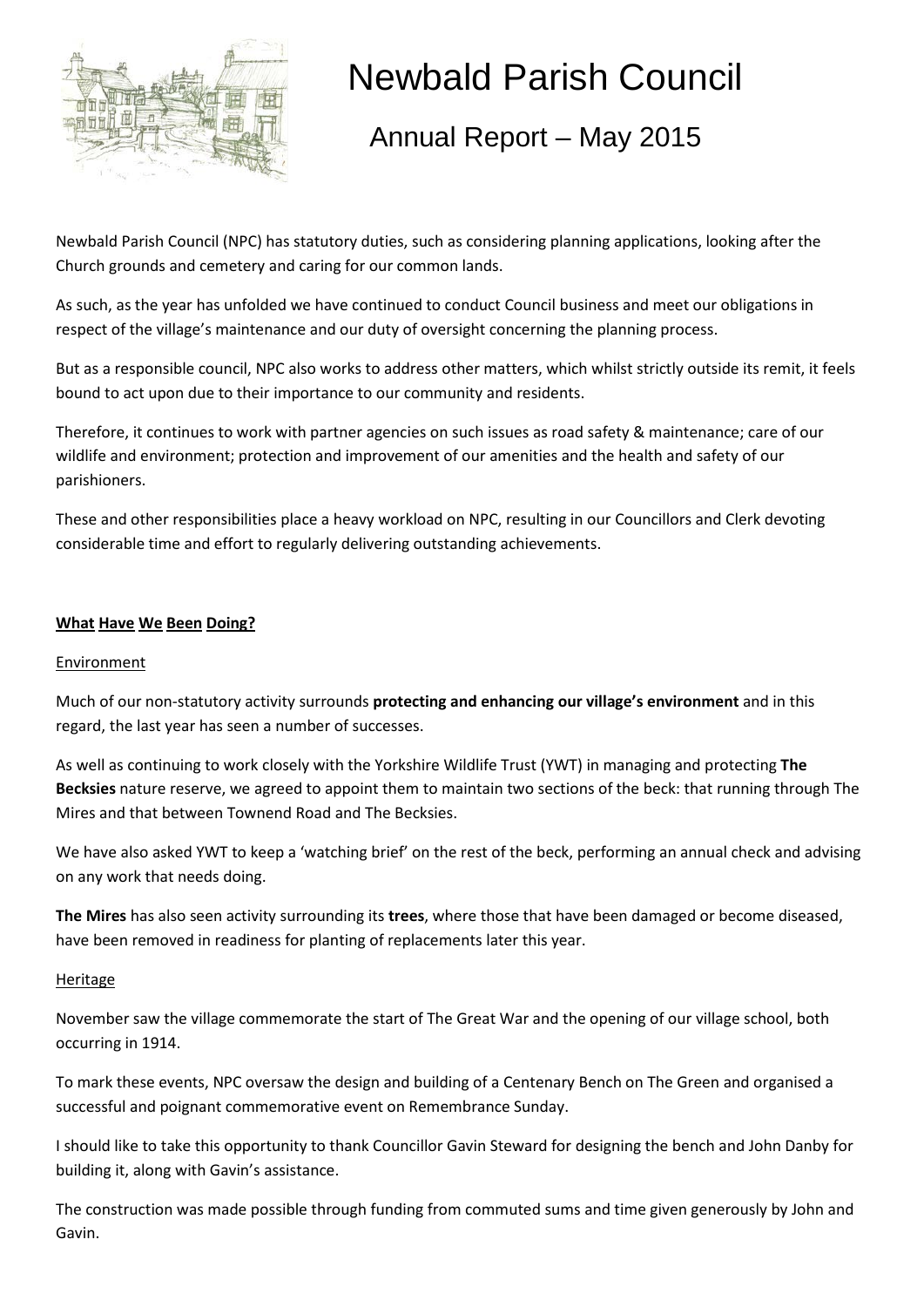#### Funding

Without doubt, an achievement which will make a vast difference to our community in the very near future is NPC's securing of the **Sober Hill Wind Farm Community Benefit Fund**.

The fund, which was awarded by the developers after the success of negotiations instigated by NPC, is worth £24,600 per year and will be distributed *only* within Newbald!

Our charities and interest groups have already begun making applications to NPC for grants and it is sure to be the source of much needed funding in our village for many years to come.

#### Protecting & Developing Amenities

Few would disagree that our village pub is an important hub and crucial to village's character.

With this in mind, NPC agreed to seek **'Asset of Community Value'** status for **the Tiger Inn**. Awarded this year, it is the first pub in the East Riding of Yorkshire to be granted this and gives protection should the owners decide to close or sell it.

In fact we would have six months to look for a solution that would keep it open.

We have also been successful in persuading the **Tiger's** owners to fund the replacement of the **concrete paving** path which leads to the front door. It was agreed this path was not in keeping with The Green and surroundings and it will now be replaced very soon with more traditional materials.

Although we have yet to secure a viable solution, we are also actively working to facilitate a new **village store**, which was identified in our Village Survey as a key requirement for the vast majority of parishioners.

After promising negotiations to open a store at the Tiger pub stalled recently, we are still optimistic that with the help of those in the community who are keen to bring plans for a new shop to fruition, a way forward will be identified that NPC can actively support.

Anyone interested in helping this come about should contact our Clerk.

#### Public Safety

Also highlighted in the CLP was the need to examine if anything could be done to help with emergency medical response times. Although we have been working with the authorities in this respect, we have also taken steps to help meet concerns by organising first aid training sessions.

However, to address the specific need for urgent action in the case of heart attacks, we have applied for and secured a grant which will fund a **defibrillator** being placed in our telephone box on The Green.

The device which can be operated without any training, will replace the telephone which has fallen out of use due to the use of mobiles and should be available in the coming months.

#### Community Led Plan

In 2014 we published our new Community Led Plan and since then we have been working to bring about some of the objectives it outlined. As well as the attempts to address the loss of our village store outlined above, here are a few examples of matters we are progressing.

The proliferation of wind turbines was of great concern to those expressing their views during the CLP's writing.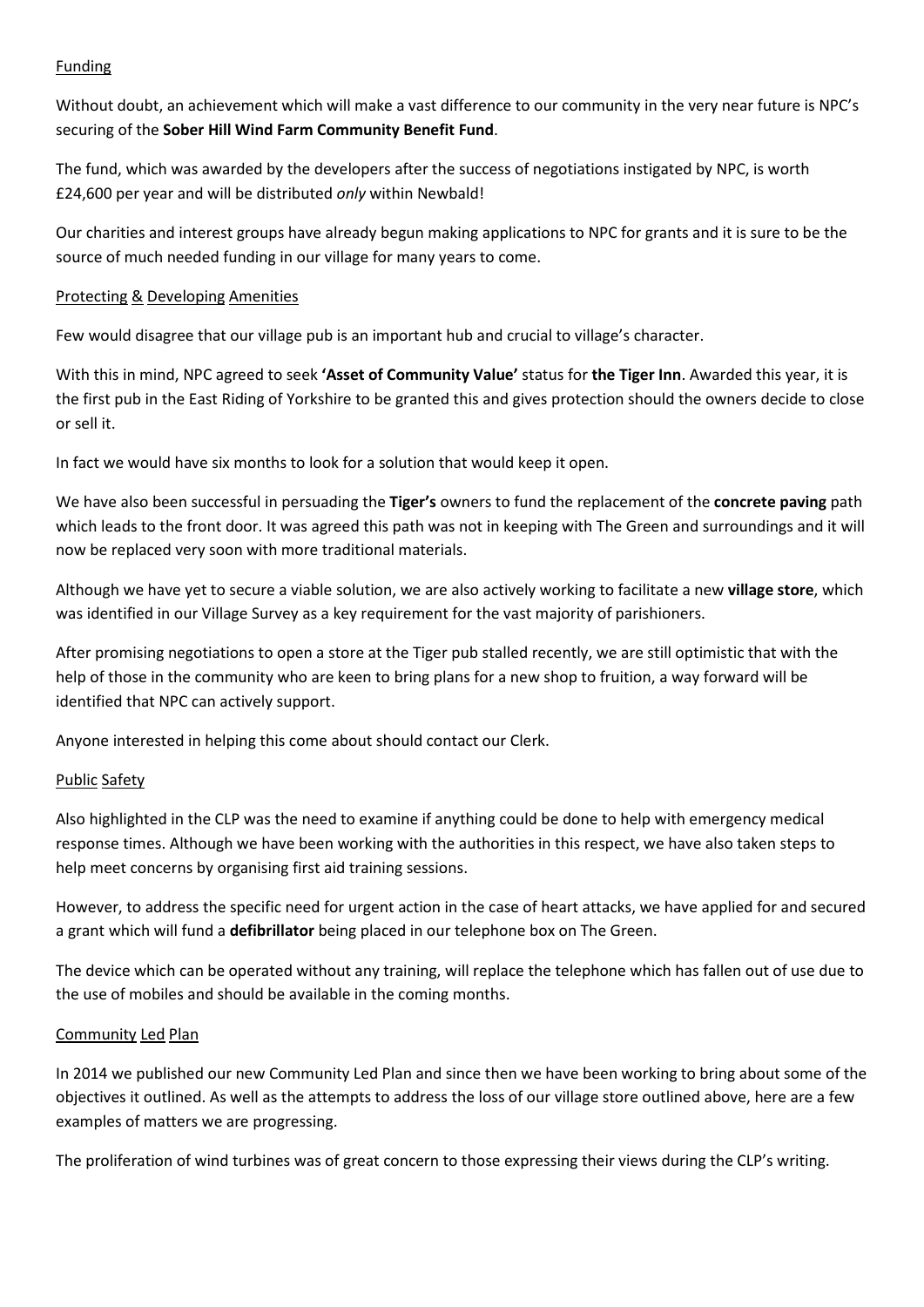Consequently, we have successfully lobbied against a number of **wind turbine applications** and have supported activity to resist the extension of larger wind farms close to our village. In order to greater empower the wider community in this regard, we have offered our support to those opposing wind farm development in Sancton.

Their campaign is well organised and they have a web page a[t www.newbald.com,](http://www.newbald.com/group-opposing-sancton-hill-wind-farm-proposed-extension/) which is constantly updated by our Clerk. Please visit the page if you wish to become involved in the campaign, or simply to get further information.

We have also begun to consider how **The Green** can be protected and made better use of in the future.

As part of our considerations, preliminary discussions have been held with regard traffic management and whether the closure of one or more of the roads across The Green might improve its utility, whilst at the same time help to address road safety concerns.

Clearly The Green is a hugely important hub and village asset and our wish is to ensure it is maintained and protected for future generations. As such, any alterations that may be considered would only take place after full consultation with the community and with parishioners' agreement.

**High speed broadband** provision was also highlighted in the CLP as a matter of concern for parishioners and your Council has been lobbying hard to bring an improvement in internet access to our village.

As well as having on-going discussions with existing providers, we have met with BT, ERYC, our County Councillors and MP, with a view to impressing upon them the importance we place on achieving high speed connectivity for Newbald.

Following these discussions, we are pursuing several avenues of investigation and we are optimistic that a significant improvement in service provision will result in the not too distant future.

For many years, the issues surrounding access to the **playing fields** occupied NPC and the wider community.

Finally, earlier this year and following a public enquiry and subsequent appeal, we saw the implementation of an order to create a public footpath along the whole length of **Spring Lane / Mucky Lane**.

Although this does not in itself protect vehicular access to the playing fields, it does ensure the Lane can never be closed to the public. Furthermore, whilst the width agreed in the order does not increase it significantly, it cannot be reduced any further.

However, whilst vehicles can and should continue to use the Lane for access to the playing field and residences surrounding it, NPC and the PFA remain concerned in respect of the future development of the grounds and the subsequent need for greater access.

With this in mind, NPC conducted discussions with ERYC and other interested parties during the year with a view to finding a practical solution to these concerns.

One possibility was to relocate the playing fields and turn the existing fields over to alternative recreational facilities. This would mean the community not only gained a playing field and sporting facility with long term viability, but also an additional amenity for future generations to enjoy.

Although initial feasibility studies have placed doubts on the viability of this approach, NPC is still committed to helping the PFA pursue options for the playing field that will secure the facility's future.

Other notable works in progress for NPC are: **'Co-op corner'**, the land at the corner of Eastgate and Galegate; an extension to the cemetery and the provision of allotments.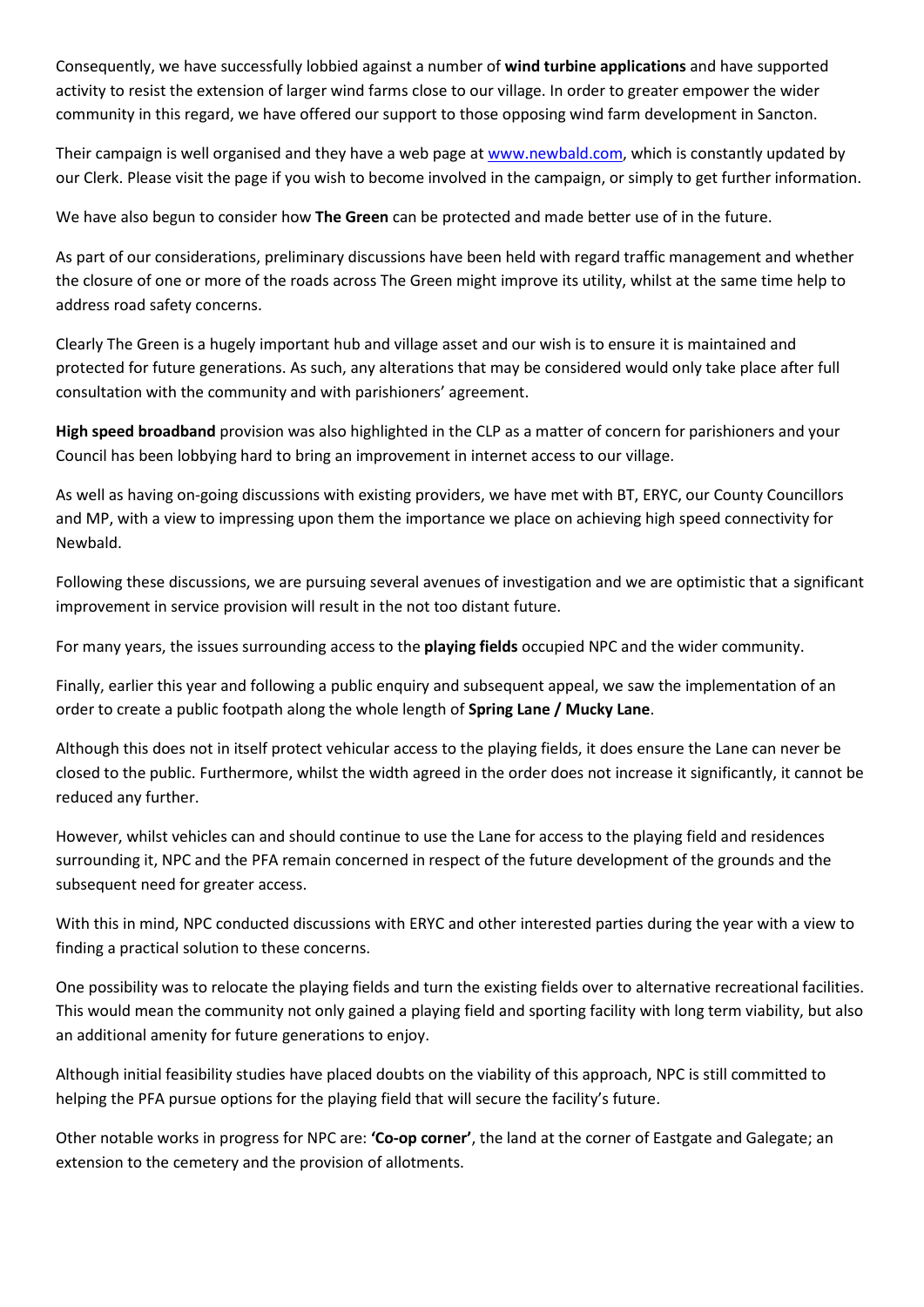Co-op corner is the subject of an application by NPC to acquire the land from ERYC by means of a community asset transfer. This will mean that responsibility for its maintenance would fall to the Council and we can then make plans for its future.

As part of our overall consideration of the cemetery grounds and their perimeter fencing, we have instigated discussions surrounding the possibility of extending the cemetery. As well as providing increased burial provision, this will also allow us to instate a larger garden of remembrance for the interment of ashes.

Consideration of providing garden allotments stalled due to the need to do so in the light of the cemetery extension and the possibility of relocating the playing field. However, it is hoped that we can readdress this matter in the coming months.

#### **Councillor Resignations and Appointments**

During the year two Councillors have resigned and I would like to take this opportunity to thank Mamta Joshi and Derek Hart for their service and dedication.

During the year we welcomed two new councillors: Meryl Bainbridge and Ed Openshaw. I would like to welcome them to the Council and thank them for their commitment.

#### **Looking forward**

So, this year has again been a full yet rewarding one for NPC. There is no doubt that with the exciting developments surrounding funding and improved amenities beginning to come to fruition, next year will be equally challenging.

Work will continue to support and improve our village amenities and to fulfil our duties with care and diligence. Most importantly NPC will continue to work hard to represent the best interests of our community.

Chris Waite

Chairman Newbald Parish Council

Chairman Chris Waite announced his resignation from Newbald Parish Council after delivering this speech on 18 May 2015 at the Annual Meeting of the Parish. His reasons were personal. Newbald Parish Council would like to thank him for his dedicated service of 17 years as a Councillor, 5 of those as Chairman, and wishes him all the best for the future. His contribution to the achievements of the Council has been immense.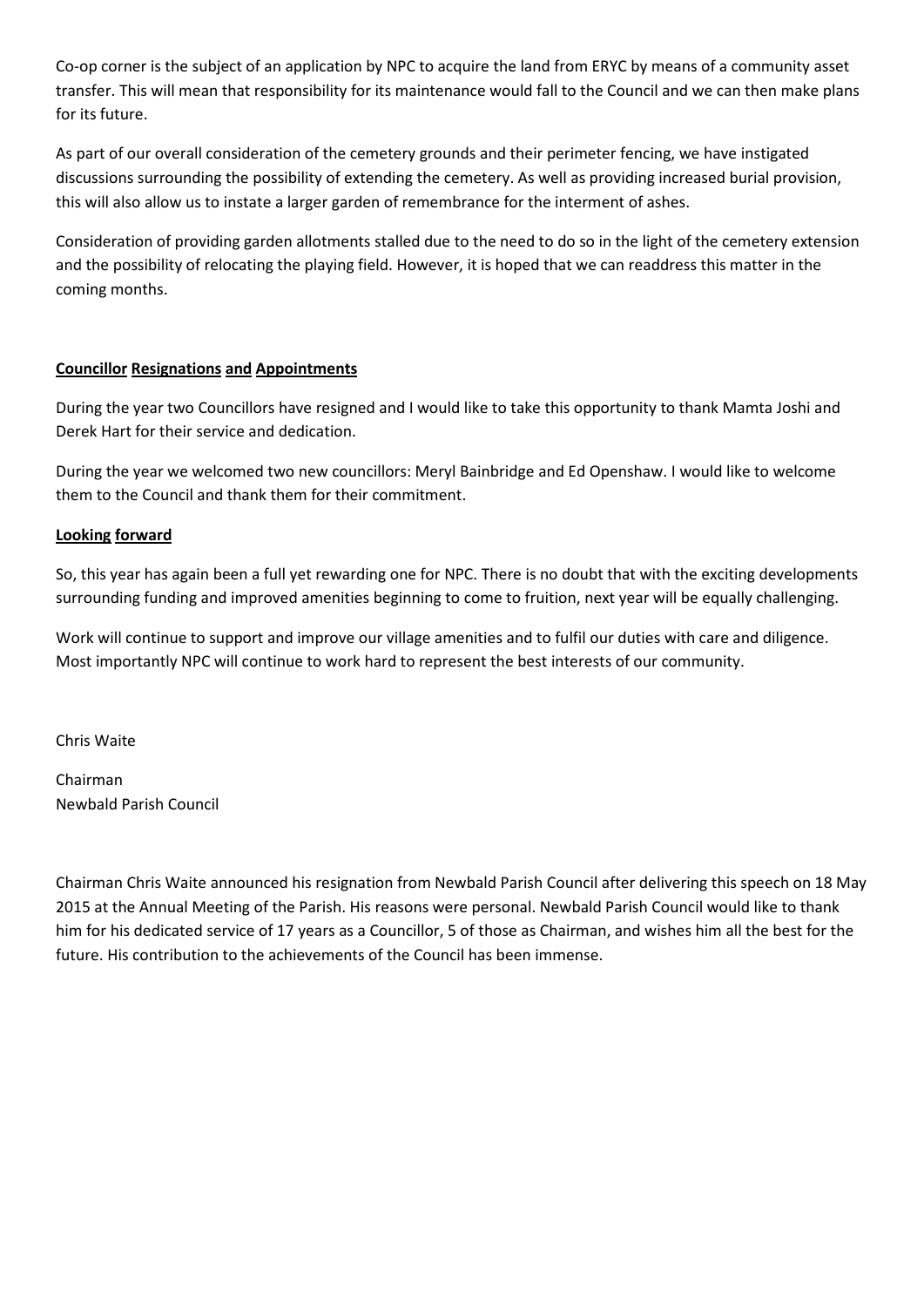### **RECEIPTS AND PAYMENTS ACCOUNT FOR THE YEAR ENDED 31ST MARCH 2015**

| 2013/2014                      |                                                            |                                    | 2014/2015 |
|--------------------------------|------------------------------------------------------------|------------------------------------|-----------|
| £                              | <b>RECEIPTS</b>                                            |                                    | £         |
| 28,480.00                      | Precept                                                    |                                    | 29,364.00 |
| 1,167.81                       | ERYC Council Tax support funding = grant to reduce precept |                                    | 0.00      |
| 1,160.04                       | Allotments                                                 |                                    | 1,526.32  |
| 513.00                         | Cemetery                                                   |                                    | 3,020.00  |
| 308.62                         | Grass Cutting PFA                                          |                                    | 325.00    |
| 2.53                           | Interest                                                   |                                    | 2.48      |
| 0.00                           | Big Lottery Fund Grant                                     |                                    | 0.00      |
| 1,052.68                       | VAT recovered                                              |                                    | 2,089.84  |
| 750.00                         | Insurance Payment for Church Wall Repair                   |                                    | 0.00      |
| 50.00                          | Cashback on printer                                        |                                    | 0.00      |
| 100.00                         | Paid back into account via Clerk's expenses and by cash    |                                    | 94.99     |
| 0.00                           | Commuted sums for centenary bench                          |                                    | 1,273.00  |
| 0.00                           | Former charity money ring fenced for good causes           |                                    | 4,630.63  |
| 33,584.68                      | <b>Total</b>                                               |                                    | 42,326.26 |
|                                | <b>PAYMENTS</b>                                            |                                    |           |
| 17,723.37                      | General Administration                                     |                                    | 18,304.52 |
| 949.97                         | Section S137 Payments                                      |                                    | 270.22    |
| 2,359.51                       | Legal Fees                                                 |                                    | 0.00      |
|                                | <b>Running Costs:</b>                                      |                                    |           |
| 1,197.00                       |                                                            | Allotments                         | 1,197.00  |
| 3,323.90                       |                                                            | Cemetery maintenance costs         | 563.43    |
| 170.00                         | Clock                                                      |                                    | 155.00    |
| 595.87                         |                                                            | <b>Grass Cutting PFA</b>           | 650.04    |
| 4,350.00                       |                                                            | Grass cutting churchyd+cemetery    | 4,350.00  |
| 1,522.97                       |                                                            | <b>Street Lighting</b>             | 1,342.29  |
| 0.00                           |                                                            | Severe weather                     | 0.00      |
| 865.00                         |                                                            | Churchyard maintenance costs       | 200.00    |
| 774.00                         |                                                            | Maintenance work - Mires and Green | 0.00      |
| 0.00                           |                                                            | <b>Election Expenses</b>           | 0.00      |
| 15.00                          | Training                                                   |                                    | 20.00     |
| 0.00                           |                                                            | Big lottery fund repayment due     | 256.67    |
| 593.00                         |                                                            | Centenary bench project            | 1,424.18  |
| 2,089.24                       | <b>VAT</b>                                                 |                                    | 832.36    |
| 36,528.83                      | <b>Total</b>                                               |                                    | 29,565.71 |
| $-2,944.15$                    | NET PAYMENTS/RECEIPTS                                      |                                    | 12,760.55 |
|                                | RECEIPTS AND PAYMENTS SUMMARY                              |                                    |           |
| 29,076.71                      | BALANCE brought forward at 1st April 2014                  |                                    | 26,132.56 |
| $-2,944.15$                    | Add Net Income/deficit for year as shown above             |                                    | 12,760.55 |
| 26,132.56                      | Fund Balance carried forward at 31 March 2015              |                                    | 38,893.11 |
|                                | These cumulative funds are represented by                  |                                    |           |
| <b>Current Account Balance</b> |                                                            | 35,326.38                          |           |
| Less unpresented cheques       |                                                            | 0.00                               |           |
| add unbanked receipts          |                                                            | 0.00                               |           |
| Deposit account balance        |                                                            | 3,566.73                           |           |
|                                |                                                            |                                    | 38,893.11 |

Suzanne Smith Clerk to Newbald Parish Council Sandalgrove, Townside Road North Newbald, YO43 4SL Tel: 01430 828919 **NPC CONTACT DETAILS & COUNCILLORS**  Cllr. John Barrett 827662 Cllr. Meryl Bainbridge 801112 Cllr. John Howard 828932 Cllr. Elsie Huntington 827479 Cllr. Ed Openshaw 827589 Cllr. Beccy O'Sullivan 827175 Cllr. Beverley Smith 827153 Cllr. Gavin Steward 801174 Cllr. Paul Weatherstone 828325

*Contact Details correct 29 May 2015*

E-mail: clerk@newbald.co.uk